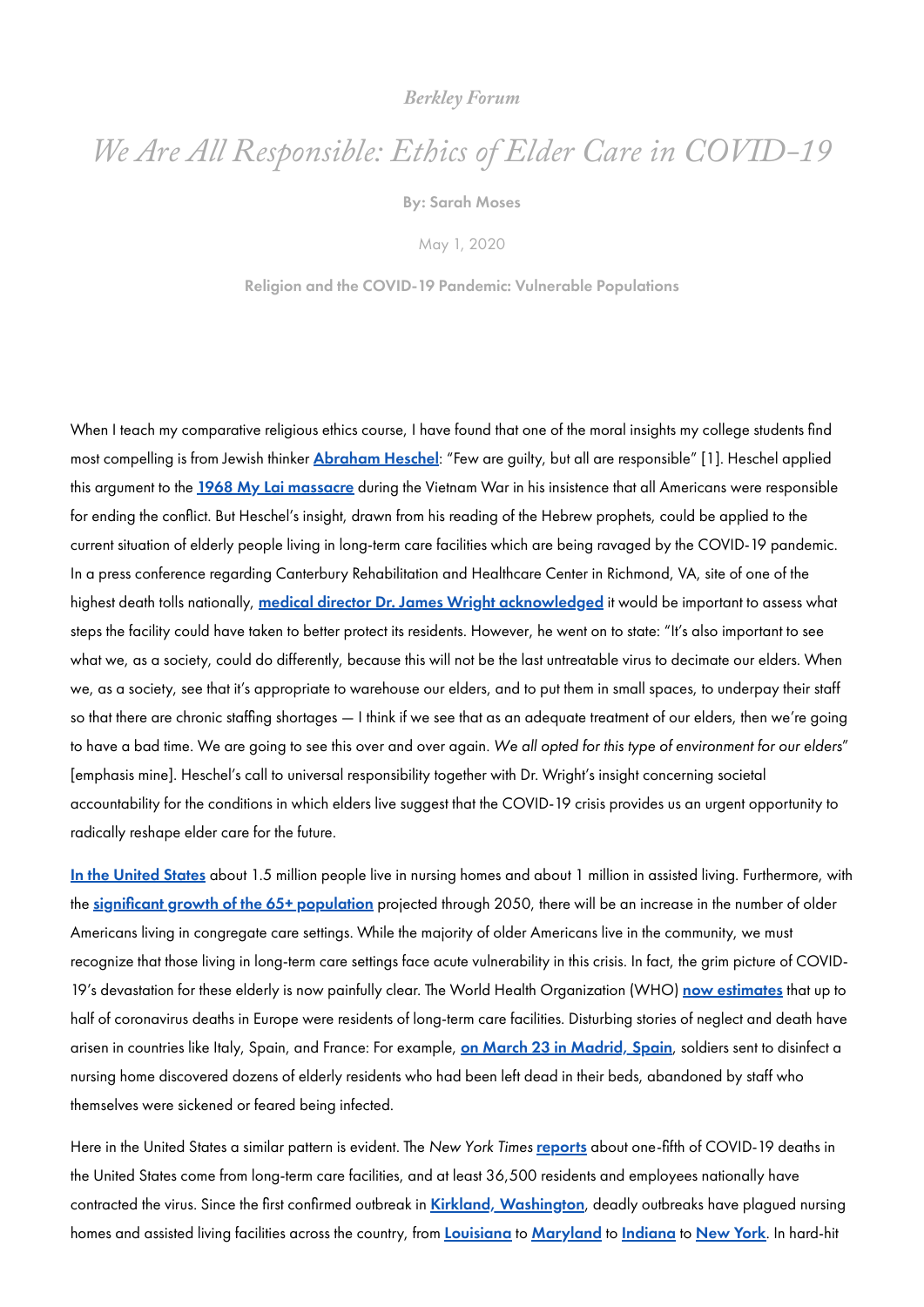New York City, nursing homes account for **one in four [coronavirus](https://www.nytimes.com/2020/03/31/nyregion/coronavirus-nursing-homes-nyc.html?action=click&module=RelatedLinks&pgtype=Article) deaths**, and in one large nursing home in New Jersey, police **[discovered](https://www.nytimes.com/2020/04/15/nyregion/coronavirus-nj-andover-nursing-home-deaths.html) 17 bodies** stacked up in a small morgue. These painful realities led one former New York state official to refer to nursing homes as "<u>[death](https://www.nytimes.com/2020/04/17/us/coronavirus-nursing-homes.html) pits</u>."

Watchdog groups are warning the true extent of virus infection and death is still likely undercounted as reporting from longterm care facilities has been *[inconsistent](https://www.washingtonpost.com/business/2020/04/20/nearly-one-10-nursing-homes-nationwide-report-coronavirus-outbreaks/) nationally*. In fact, across the country family and friends of elderly residents have been frustrated by the *inability to get accurate [information](https://www.nytimes.com/2020/04/16/nyregion/new-york-nj-nursing-homes-coronavirus-deaths.html?action=click&module=Top%20Stories&pgtype=Homepage)* about their loved ones and the conditions within the facilities where they live. While the Trump administration recently announced strengthened reporting [requirements](https://www.cms.gov/newsroom/press-releases/trump-administration-announces-new-nursing-homes-covid-19-transparency-effort) for long-term care facilities, compliance is still a challenge without enhanced surveillance and enforcement nationwide. As in Europe, long-term care administrators and elder care advocates have documented chronic staff shortages and a lack of access to testing and personal protective equipment, as these resources were allocated elsewhere. The situation is so dire that states like <mark>[Maryland](https://www.washingtonpost.com/local/virginia-politics/maryland-forms-strike-teams-to-combat-nursing-home-coronavirus-outbreaks-in/2020/04/07/0792b312-78f5-11ea-a130-df573469f094_story.html)</mark> and <mark>[Rhode](https://www.providencejournal.com/news/20200424/raimondo-asks-national-guard-to-help-staff-nursing-homes-state-to-begin-testing-for-virus-antibodies) Island</mark> are now bringing in National Guardsmen to shore up struggling facilities. As one nursing home executive in New York *[asked](https://www.businessinsider.com/covid-19-death-toll-nursing-homes-federal-government-estimate-2020-4)*, "The story is not about whether there's COVID-19 in the nursing homes. The story is, why aren't they being treated with the same respect and the same resources that everyone else out there is?"

Even in facilities without outbreaks, the **measures [recommended](https://www.cms.gov/newsroom/press-releases/cms-announces-new-measures-protect-nursing-home-residents-covid-19)** to protect vulnerable residents increases social isolation and loneliness for a population already marginalized from their communities. Following the outbreak in Kirkland, elder care facilities across the country banned all visitors, including family members; ended congregate activities such as religious services and communal meals; and in some cases prohibited residents from leaving their rooms. While such measures may be warranted from a safety perspective, as one [observer](https://www.nytimes.com/2020/04/13/health/coronavirus-elderly-isolation-loneliness.html?action=click&module=moreIn&pgtype=Article®ion=Footer&action=click&module=MoreInSection&pgtype=Article®ion=Footer&contentCollection=The%20Coronavirus%20Outbreak) put it, more isolation is not what older people need emotionally and psychologically. In fact, a [report](https://www.nationalacademies.org/our-work/the-health-and-medical-dimensions-of-social-isolation-and-loneliness-in-older-adults) issued in February by the National Academies of Sciences, Engineering and Medicine warned of the negative psychological and health impact related to the social isolation and loneliness experienced by many older adults. Old age in and of itself doesn't make a person lonely or isolated; but as the report explains, the current conditions within elder care facilities create a much higher risk for this population.

Understanding the vulnerability of elderly living within long-term care facilities is not complete without recognizing the intrinsic link between the condition of careworkers and the well-being of elders. Advocates for improved elder care have long identified chronic problems with the work conditions of direct careworkers, including CNA's in nursing homes and [homecare](https://www.wbur.org/hereandnow/2020/04/01/home-care-workers-coronavirus) workers: low pay, lack of benefits such as paid sick leave, inadequate training, professional disrespect, and little opportunity for professional advancement [2]. These [conditions](https://www.pbs.org/newshour/health/nursing-home-outbreaks-lay-bare-chronic-industry-problems) lead to high levels of staff turnover, making it difficult to ensure a well-trained staff equipped to prevent the spread of infections. Lack of paid sick leave also results in staff coming to work sick and thus spreading illness to those under their care. Because of low wages, direct careworkers often pick up extra work in other facilities, thus increasing the likelihood of spreading a virus like COVID-19. The vulnerability of elderly living in long-term care facilities is linked to the vulnerability of careworkers caused by poor working [conditions](https://www.washingtonpost.com/opinions/2020/04/24/nursing-homes-deserve-our-prayers-serious-reforms/) which disproportionately affect women and minorities who make up the bulk of long-term care workers.

While the pandemic's impact on elderly people in long-term care facilities is heart-breaking, this suffering can awaken all of us to a new sense of shared moral responsibility. Drawing from the Jewish tradition, Heschel argued that moral responsibility is "the heart" of the dignity of the human person; it is "the capability of being called upon to answer" [3]. While only some of us have a loved one in a nursing home, we all should feel a deep sense of responsibility for creating a different culture and society around care for the frail elderly. While some nursing home administrators may be found criminally negligent in violating safety requirements, all of us are responsible for the society that has tolerated the warehousing of the elderly and the exploitation of low-wage care workers.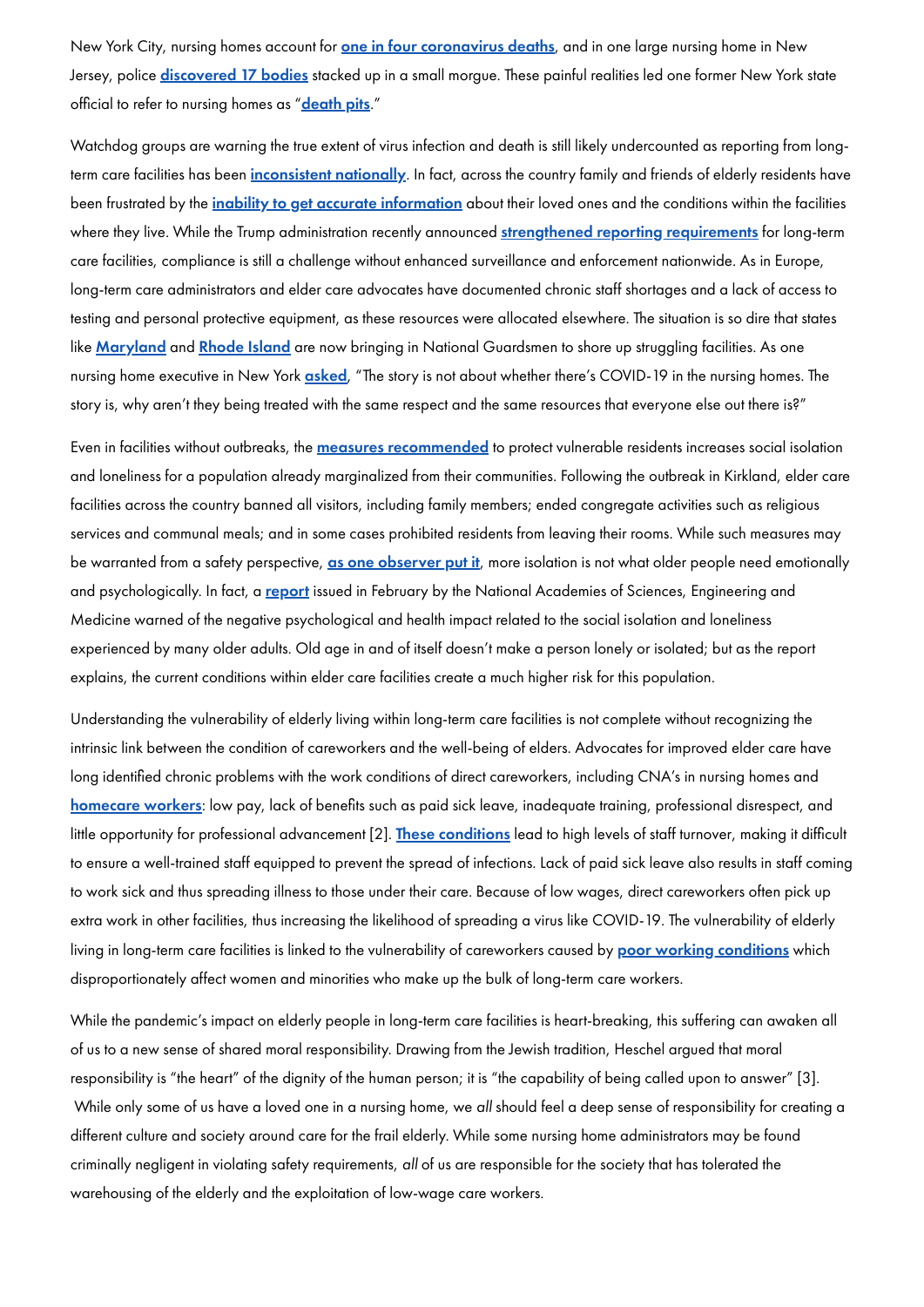Perhaps the first step in taking responsibility, in claiming this core aspect of our human dignity, is to acknowledge that things can be different. Already such alternative models of elder care exist. For example, the Green House [Project](https://www.thegreenhouseproject.org/), founded in 2001, has partnered with senior care organizations across the United States to build small family size care homes with 10– 12 residents, each having a private room and easy access to an outdoor patio. The Green House also has a revolutionary vision for staff, empowering direct careworkers, lowering staff turnover, and increasing professional opportunities. With over 15 years of experience since the first Green House homes were built, [research](https://www.thegreenhouseproject.org/resources/research) has shown this model is financially feasible and produces better outcomes for staff and residents than traditional large institutions. Experts have [reported](https://www.nytimes.com/2020/04/21/business/coronavirus-nursing-home-finances.html) the "staggering" financial loss COVID-19 is inflicting on the long-term care industry, especially for the 70% of facilities that are for-profit. However, given the chronic, systemic problems with this industry even before the pandemic, there should be no bail out for the nursing home industry as it exists. Instead, we must all take responsibility in this moment and advocate for federal and state policy and funding to radically remake long-term elder care in a way that truly promotes the well-being and dignity of elders and careworkers.

In a <mark>[moving](https://www.washingtonpost.com/outlook/we-wait-in-our-nursing-home-helpless/2020/04/22/8900c0c4-83f4-11ea-a3eb-e9fc93160703_story.html) op-ed</mark> in the Washington Post, nursing home resident Brenda Dikes shared, "The coronavirus makes [living here] so much worse. I've been locked in my room, and living in this place doesn't feel safe . . . How would you feel if you were next in line to get this virus--if you were in danger--and no one would tell you anything?" Heschel's understanding of moral responsibility suggests that our individual dignity, and the measure of our society, resides in our capacity to be called upon to answer to the voices of those like Brenda Dikes. As Heschel himself declared at the first White House Conference on Aging in 1961, "But the affection and care for the old, the incurable, the helpless are the true gold mines of a culture" [4]. It

Religious communities in particular can play an important role in taking responsibility for vulnerable elderly. Given the intergenerational make-up of religious congregations, faith communities could even have a special role in fostering and modeling friendship and solidarity between generations. One example of this is an organization with which I have worked —The Community of Sant'Egidio. Founded in 1968, this international Christian lay community has served elderly people throughout the world with a model of [intergenerational](https://www.santegidio.org/pageID/30088/langID/en/The-Elderly.html) friendship in which care is provided to older people at home and in institutions. In some European cities, Sant'Egidio has also founded small family homes and co-housing arrangements in which frail elderly can receive residential care in a personalized manner. In addition to providing direct care, Sant'Egidio has exercised moral responsibility for the elderly by advocating for the abolition of traditional nursing homes and reallocating resources for providing care in the home. In the context of the COVID-19 crisis, for example, the Sant'Egidio chapter in the United States <mark>[published](http://www.santegidiousa.org/2020/04/23/appeal-for-the-elderly-in-crisis-during-covid-19/) an appeal</mark> calling for concrete actions to ensure the safety of elderly people living in care facilities and efforts to overcome social isolation. And despite the need for social distancing, Sant'Egidio communities have found concrete ways to <u>maintain s**olidarity**</u> with elderly friends, such as writing cards and talking to residents through outside windows. Sant'Egidio seeks to form an alliance with people of goodwill to bring about a lasting shift in societal attitudes toward the elderly.

is my hope that this tragic crisis will finally help us realize that care for and solidarity with vulnerable elderly persons is the responsibility of us all.

1. Abraham Heschel, "Required: A Moral Ombundsman," Moral Grandeur and Spiritual Audacity (New York: Farrar, Straus and Giroux, 1996), 220.

2. For instance, Paul Osterman, Who Will Care for Us? Long-Term Care and the Long-Term Care Workforce (New York: Russell Sage Foundation, 2017).

3. Heschel, "Required," 220.

4. Abraham Heschel, "To Grow in Wisdom," in The Insecurity of Freedom (New York: Farrar, Straus & Giroux, 1966),

72.